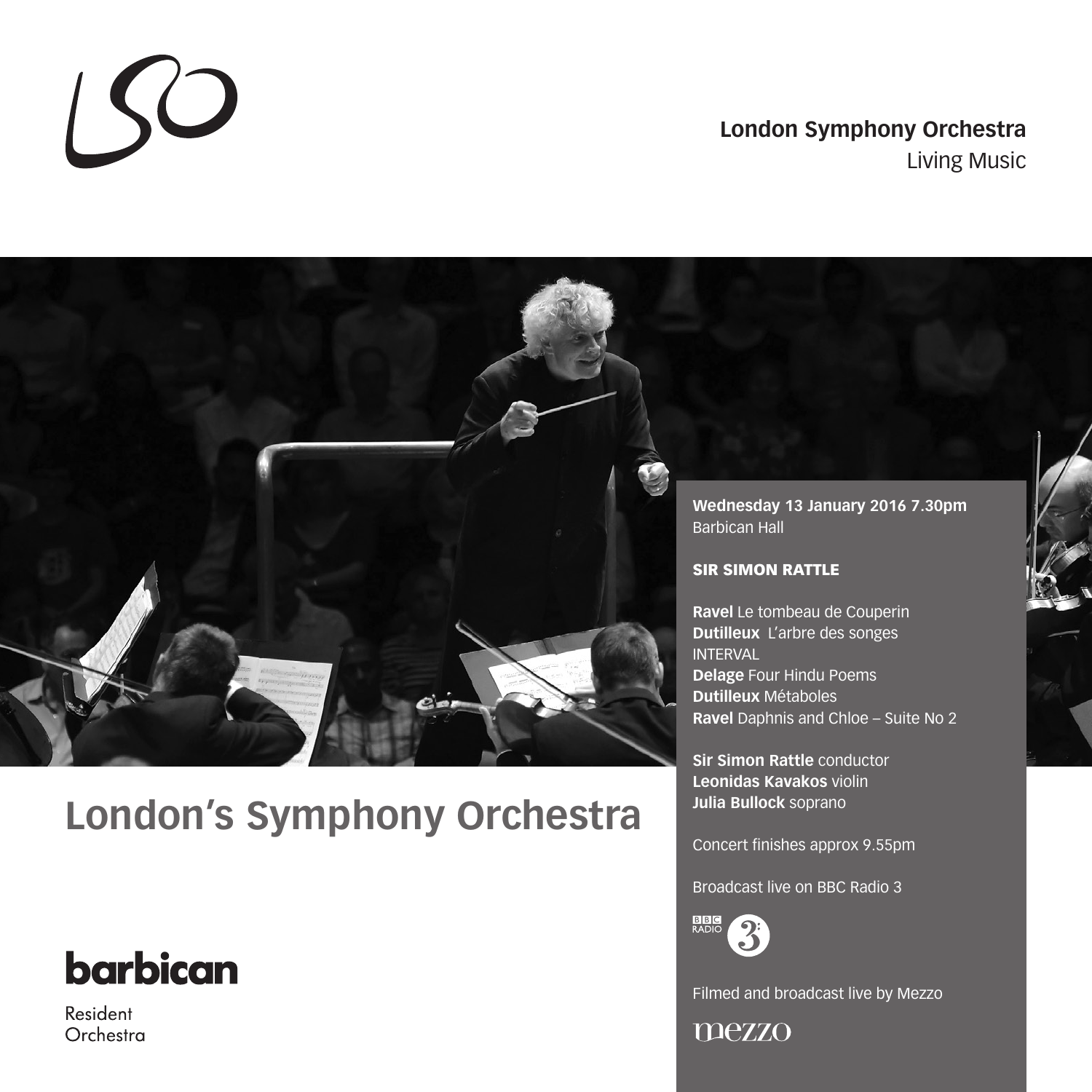## Welcome **Kathryn McDowell**

Welcome to tonight's concert, in which the LSO's Music Director Designate Sir Simon Rattle complements last weekend's performances of Debussy's *Pelléas et Mélisande* with the works of fellow French composers of the 20th century: Ravel, Dutilleux and Delage.

The year 2016 marks 100 years since the birth of Henri Dutilleux, and we mark this anniversary with performances of two of his works: the orchestral *Métaboles* and the violin concerto *L'arbre des songes*. For the latter we are delighted to be joined by violinist Leonidas Kavakos, a long-standing friend of both the LSO and Sir Simon.

It is also a great pleasure to welcome soprano Julia Bullock, in her London concert debut, to perform Delage's *Four Hindu Poems* at the centre of this evening's programme.

Thank you to our media partners BBC Radio 3 and Mezzo, who record and film tonight's concert for broadcast across Europe.

We hope you can join us again on 17 January, when conductor Pablo Heras-Casado returns to conduct Tchaikovsky and Dvořák, and cellist Alisa Weilerstein performs Elgar's Cello Concerto.

Kannyn Mulswell

**Kathryn McDowell CBE DL Managing Director**

### Living Music **In Brief**

#### LSO LIVE WINS GRAMOFON AWARD

LSO Live, the Orchestra's record label, is delighted to announce that its release of Mendelssohn's Symphony No 3 with Sir John Eliot Gardiner and Schumann's Piano Concerto with Maria João Pires was named Foreign Classical Compact Disc of the Year by the renowned Hungarian quarterly *Gramofon*. Order your copy through the LSO Live website.

#### **lsolive.lso.co.uk**

#### THE LSO JANUARY SALE

Nothing beats the January blues like a good concert! The LSO January Sale is now on, giving you the chance to save 20% on selected LSO concerts in the new year. For full details of the events included in the sale, visit the LSO website.

#### **lso.co.uk/january-sale**

#### A WARM WELCOME TO TONIGHT'S GROUPS

The LSO offers great benefits for groups of 10+, including a 20% discount on standard tickets. At tonight's concert we are delighted to welcome:

**Adi Tours The University of Wisconsin Nicole Hu and Friends Luther College Ruth Fairbanks and Friends Huw Jones and Friends**

**lso.co.uk/groups**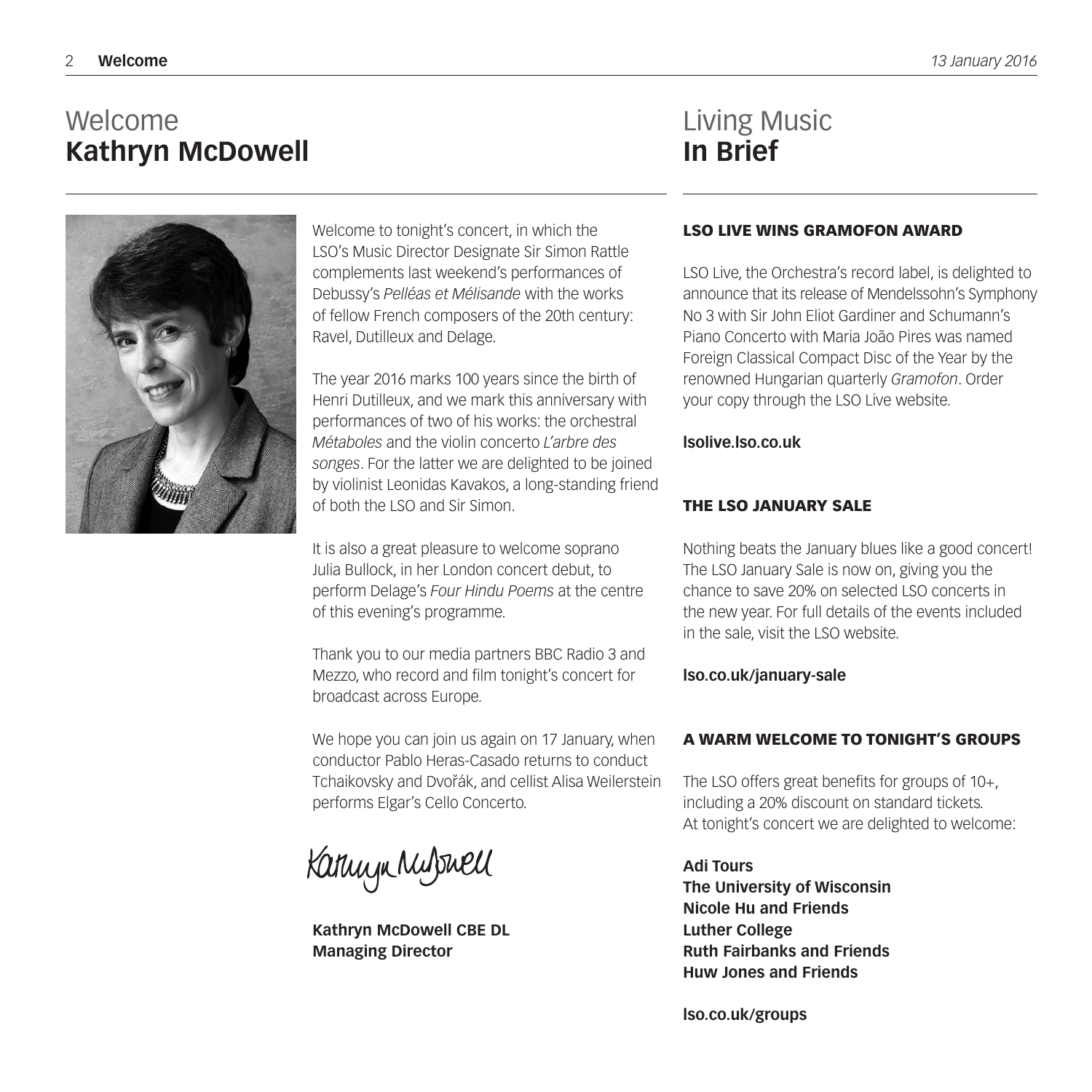### Maurice Ravel *(1875–1937)* **Le tombeau de Couperin** *(1917, arr 1919)*

- PRÉLUDE **1**
- FORLANE **2**
- MENUET **3**
- RIGAUDON **4**

#### PROGRAMME NOTES WRITER

JEREMY THURLOW is a composer; his music ranges from string quartets to video-opera and won the George Butterworth Award 2007. Author of a book on Dutilleux, he broadcasts on BBC Radio 3 and is a Fellow of Robinson College, Cambridge.

COMPOSER PROFILE Page 6

#### FRANÇOIS COUPERIN (1668-1733)

was born into a prominent musical family in France, but his own success led to his designation as 'Couperin the Great'. He was a composer, an organist and a harpsichordist, and it was for the harpsichord that he wrote a treatise on playing style that would become one of the main resources in the early music revival of modern times. He also wrote four volumes of harpsichord music – over 230 pieces – that would become important influences on composers as diverse as J S Bach, Richard Strauss and Ravel.

For Ravel, as for many of his compatriots, the First World War was about the defence of his national culture against the threat of barbaric invasion and destruction. Although he was keen to join up and fight alongside his brother, he was too small and delicate to pass the medical exam. However, he managed to get a job as a nurse's assistant, and later as a truck driver.

### 'The homage is directed less in fact to Couperin himself than to French music of the 18th century.'

#### **Ravel, referring to the style and inspiration of his** *Le tombeau de Couperin*

In Ravel's very first month of war work he wrote to his friend Roland-Manuel of a new idea to write a French Suite – 'No, not what you think: no Marseillaise, but it will have a forlane and a gigue; no tango, however.' But his work was exhausting and dangerous and left him little time or energy to compose. It was only when he was discharged from the army in 1917, weak and depressed following the death of his mother, that he began his suite for solo piano, now titled *Le tombeau de Couperin*. His tribute to a golden age of French culture – the age of composer and harpsichordist\_François Couperin – now also served as a *Tombeau* or memorial for six friends recently killed at the front, to whom he dedicated its six movements in the forms of an 18th-century suite.

In 1919 Ravel decided to orchestrate four of the movements (omitting the fugue and toccata) for a mostly Classical orchestra (though with a not-so-Classical harp). After a graciously sparkling Prélude – whose intricate pianistic textures were perhaps the biggest challenge when it came to making the orchestration, and require miracles from the oboes and other woodwinds – there follows a lilting Forlane, a charming Menuet and a lively and exuberant Rigaudon.

Crushingly painful though his war experiences must have been, Ravel kept unswervingly to his original intention: his art should aspire to rise above bitterness and despair, celebrating those qualities of elegance, beauty, clarity and proportion which he so admired and loved in the music of the French Baroque.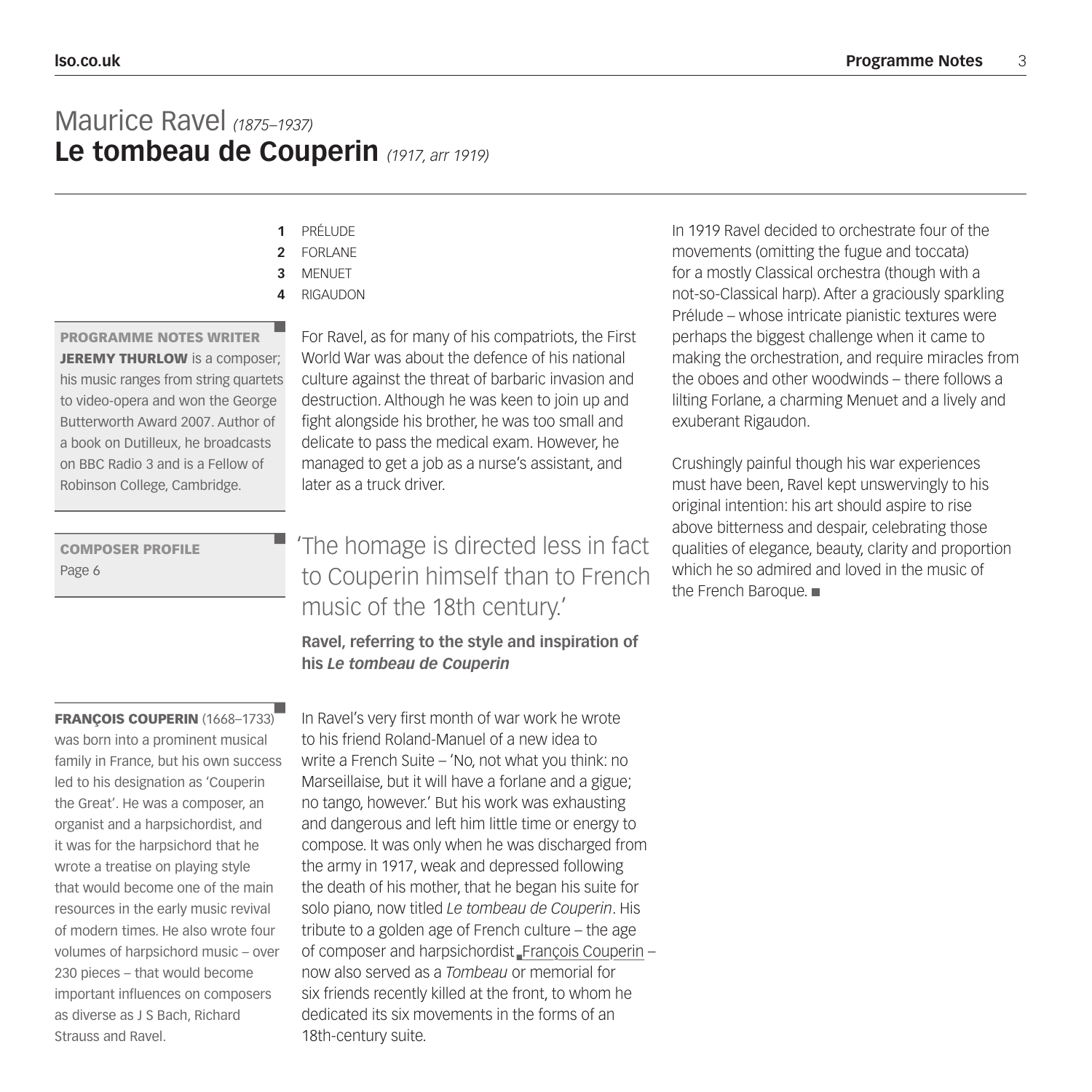## Henri Dutilleux *(1916–2013)* **L'arbre des songes** *(1979–85)*

- LIBREMENT (FREELY) INTERLUDE **1**
- VIF (SHARP) INTERLUDE **2**
- LENT (SLOWLY) INTERLUDE **3**
- LARGE ET ANIMÉ (BROAD AND ANIMATED) **4**

#### **LEONIDAS KAVAKOS** VIOLIN

'All in all, the piece grows somewhat like a tree, for the constant multiplication and renewal of its branches is the lyrical essence of the tree. This symbolic image, as well as the notion of a seasonal cycle, inspired my choice of *L'arbre des songes* as the title of the piece.'

**Henri Dutilleux**

#### COMPOSER PROFILE Page 6

#### DUTILLEUX'S PERFECTIONISM

Dutilleux was a renowned perfectionist who spent many years on each piece, meticulously revising and reworking until it met his almost impossibly high standards. In an interview with *The Guardian* he said, 'I always doubt my work. I wrote of *The Shadows of Time* that it was 'stained with pessimism', and that is how I feel. I always have regrets. That's why I revise my work so much and, at the same time, I regret not being more prolific. But the reason I am not more prolific is because I doubt my work and spend a lot of time changing it. It's paradoxical, isn't it?'

The working title for this work was 'Brocéliande' – the magical Breton forest and setting of many an Arthurian legend. Dutilleux only decided on *L'arbre des songes* (The Tree of Dreams) after the piece was finished, perhaps to discourage attempts to tie the music down to a specific narrative, something he was always keen to avoid. But the importance of trees is clear in both titles – both as a model of powerful and luxuriant organic growth, and as a source of poetry, legend, and as a kingdom of the imagination. In contrast to the rather everyday 'rêves', 'songes' is a more poetic and evocative word for 'dreams'. (These connotations unfortunately went for nothing when a British newspaper carelessly announced the premiere of *L'arbre des singes* – 'the tree of monkeys'…)

Commissioned for virtuoso violinist Isaac Stern, this violin concerto in all but name was begun in 1979, though the original plan of a premiere celebrating Stern's 60th birthday in 1980 had to be rethought. Dutilleux always took time to perfect a new piece

before releasing it, but on this occasion finding a way through the dense forest he had begun to conjure up proved particularly difficult, and he told how on reaching the end of the rapturous third movement in 1983 he 'hit a brick wall'.

When eventually a way forward was found it was not in the forest but outside the frame, in the rich hubbub of an orchestra tuning up, a sound which Dutilleux deftly recreates, draws into the soundworld of the concerto and then tightens into a catapult to launch the final movement. The work was finally premiered in November 1985 and was an immediate success: three decades later it is one of very few modern concertos to have been taken up by soloists around the world and to have held a buoyant place in the repertoire.

The four movements of the concerto hint at two basic tempos and moods: dreamy reminiscence in the first and third, giving way to a more energetic impulse in the second and fourth. While traces of this basic scheme remain audible, it is obscured in various ways. Firstly, Dutilleux joined the four movements together into a continuous flow, writing in the score of his wish to do away with the gaps between movements 'so as to sustain the power of enchantment'. Connecting the movements are three interludes, which mingle echoes of what has been heard and intimations of what is yet to be heard in an improvisatory manner, confusing the sense of chronology and blurring the boundaries of the movements themselves. (The 'tuning up' episode is the third of these interludes.) And even within the four movements themselves there is a persistent tendency for the musical narrative to slip into a delicious daydreaming, so that the initially lively second and fourth movements dissolve into introspection almost as much as the first and third.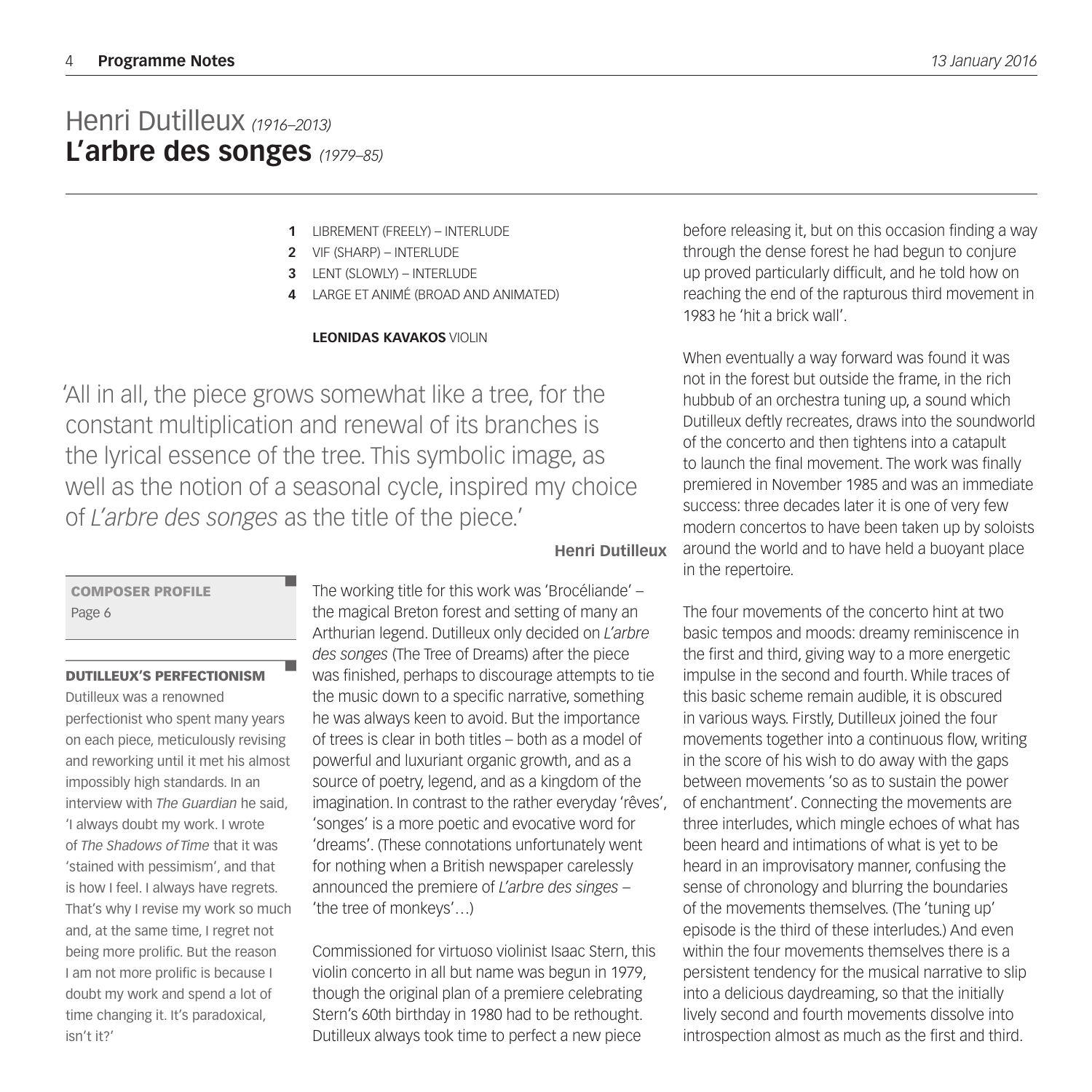### Much of the orchestral writing seems to radiate out from the voice of the soloist, who is very much the 'I' of the work. But rather than speech, it is an inner voice we are hearing, a flow of thought and sensation that dips continuously into a shadowy hinterland of memory and feeling, and sometimes plunges in giddily. A blow-by-blow account of the piece would be unhelpful and distracting; suffice it to say that the third movement draws us into a particularly seductive and apparently bottomless pool, and that the fierceness of the finale gives way suddenly to a coda of breathtaking beauty, a moment which, as Roger Nichols (music author and editor) has observed, acts as a climax to the whole work – a climax of the most poignant delicacy.  $\blacksquare$

**Sun 17 Jan 7pm Elgar** Cello Concerto *with* **Alisa Weilerstein**

**Sun 24 Jan 7pm Berg** Violin Concerto *with* **Renaud Capuçon**

**Sun 28 Feb 7pm Shostakovich** Violin Concerto No 2 *with* **Janine Jansen**

**Wed 9 Mar 7.30pm Brahms** Violin Concerto *with* **Anne-Sophie Mutter** *Supported by the Atkin Foundation*

**Wed 16 Mar 7.30pm Sibelius** Violin Concerto *with* **Christian Tetzlaff**

**Sun 3 Apr 7pm Tchaikovsky** Violin Concerto *with* **Joshua Bell**

#### PLUS

**Thu 4–25 Feb 1pm, LSO St Luke's**

The award-winning **Pavel Haas Quartet** performs **Schubert**, **Shostakovich**, **Smetana**, **Bartók** and **Prokofiev** alongside special guests in their **BBC Radio 3 Lunchtime Concert** residency in February.

> 020 7638 8891 **lso.co.uk**

### **INTERVAL – 20 minutes**

There are bars on all levels of the Concert Hall; ice cream can be bought at the stands on Stalls and Circle level.

Why not tweet us your thoughts on the first half of the performance **@londonsymphony**, or come and talk to LSO staff at the information point on the Circle level?

# STRING SUPERSTARS

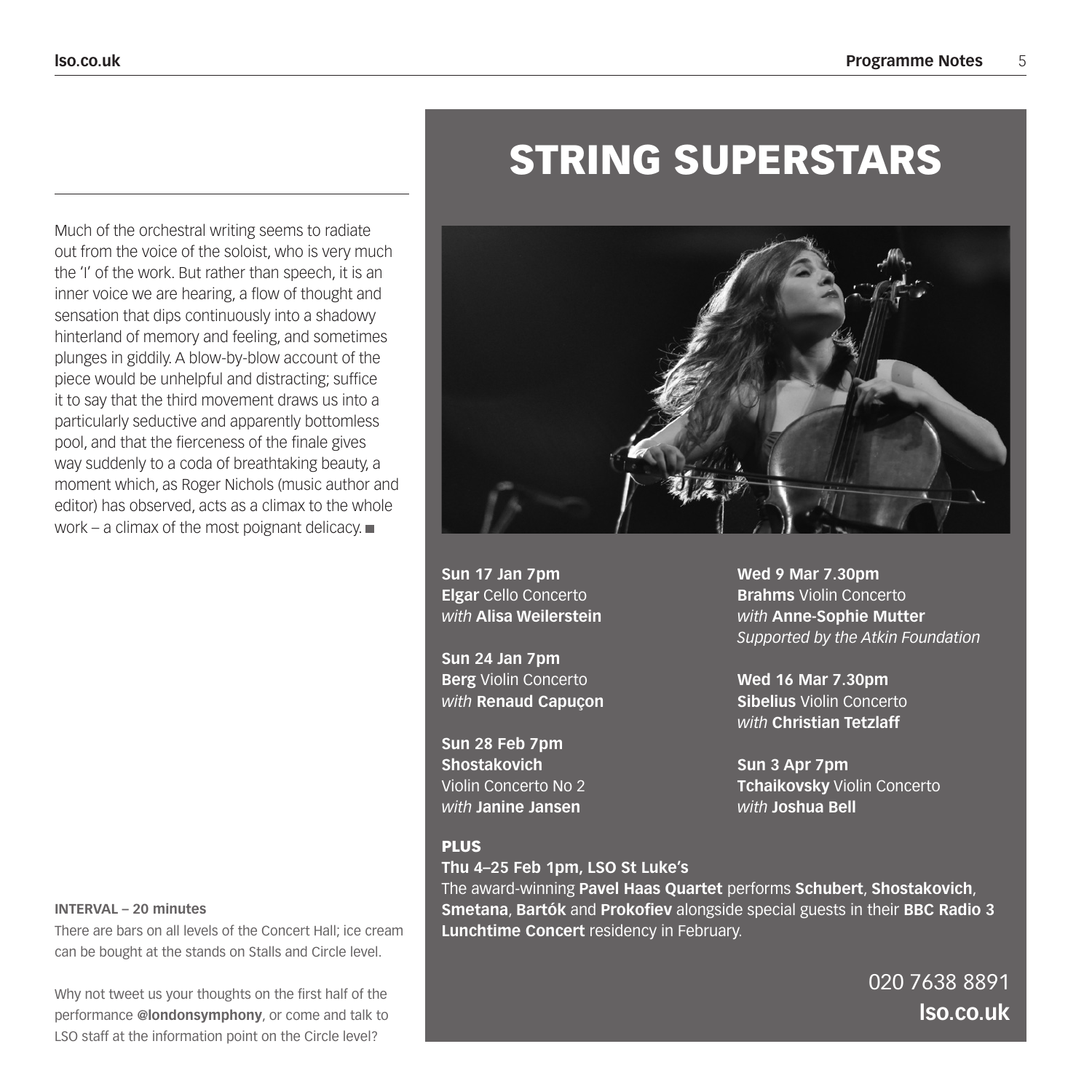## Maurice Ravel **Composer Profile**

### Henri Dutilleux **Composer Profile**



Although born in the rural Basque village of Ciboure, Ravel was raised in Paris. First-rate piano lessons and instruction in harmony and counterpoint ensured that the boy was accepted as a preparatory piano student at the Paris Conservatoire in 1889. As a full-time student, Ravel explored a wide variety of new music and forged a close friendship with the Spanish pianist Ricardo Viñes. Both men were introduced in 1893 to Chabrier, who Ravel regarded as 'the most profoundly personal, the most French of our composers'.

In the decade following his graduation in 1895, Ravel scored a notable hit with the *Pavane pour une infante défunte* for piano (later orchestrated). Even so, his works were rejected several times by the backward-looking judges of the Prix de Rome for not satisfying the demands of academic counterpoint. In the early years of the 20th century he completed many outstanding works, including the evocative *Miroirs* for piano and his first opera, *L'heure espagnole*. In 1909 Ravel was invited to write a large-scale work for Serge Diaghilev's Ballets Russes, completing the score to *Daphnis and Chloe* three years later. At this time he also met Stravinsky and first heard the works of Arnold Schoenberg.

From 1932 until his death, he suffered from the progressive effects of Pick's Disease and was unable to compose. His emotional expression is most powerful in his imaginative interpretations of the unaffected worlds of childhood and animals, and in exotic tales such as the Greek lovers *Daphnis and Chloe*. Spain also influenced the composer's creative personality, his mother's Basque inheritance strongly reflected in a wide variety of works, together with his liking for the formal elegance of 18th-century French art and music.



Born in 1916, he studied at the Paris Conservatoire from the age of 17 and went on to win the fabled Prix de Rome in 1938. This brought acclaim and should have earned him four years in the Villa Medici, free to develop his art. In fact, war broke out after only a few months, and Dutilleux got through the miseries of the Occupation finding what work he could.

After the war Dutilleux, who was steeped in the music of his elders, notably Ravel, moved

tentatively towards innovation. It was a gradual, organic kind of renewal, which did not find favour with some of his avant-garde contemporaries. Over the following years Dutilleux slowly, but with remarkable courage and consistency, trod a lonely road, typically producing a couple of major works per decade. For a long time the new music establishment took little interest, but that didn't stop a host of eminent conductors and soloists from recognising music of great beauty and depth, hence a string of prominent commissions and premieres.

In fact, Dutilleux's creative journey was continually innovative, in its own way. An extraordinarily refined sense of harmony and orchestral timbre underlies all his work. In the 60s his music began to give a rather 'painterly' prominence to the play of texture and sonority, sometimes displacing the dialogue of melodic motives altogether. Later in his career an inter-cutting of contrasted 'shots' suggested the language of cinema. Over the last 30 years Dutilleux's creative entanglement with his musical past has come to be heard as a source of richness, part of what makes his music so many-layered, haunting and seductive. He was composing until his death in 2013, at the age of 97.

#### **Composer Profile © Jeremy Thurlow**

#### **Composer Profile © Andrew Stewart**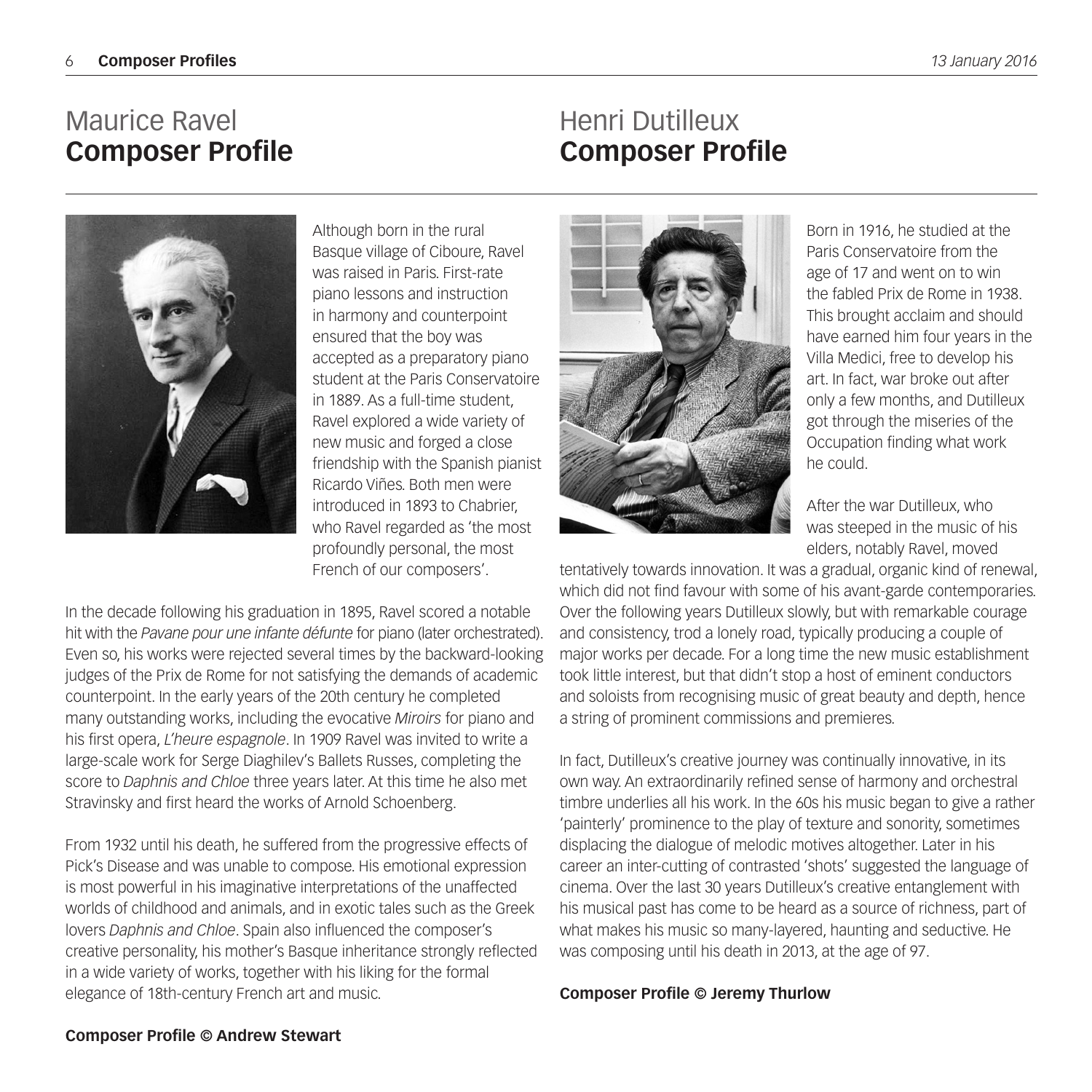### Maurice Delage **Composer Profile**



Maurice Delage was a fishmonger, a maritime clerk and a soldier discharged for poor eyesight before he became a composer. But despite his professional and visual shortcomings, this son of a wealthy Parisian family possessed excellent musical instincts. He taught himself to play both the piano and cello, and his skill was such that he could play entire operas from memory without ever having seen the score. And this was how he impressed his first teacher, Ravel. The two remained lifelong friends.

Delage wrote his first composition at the age of 26, a Sonatine for solo piano. But it was not until he was in his 30s that his own musical voice began to develop. In 1912 he had gone to India with his parents to visit their shoe polish factory, collected recordings of traditional music, and returned with a desire 'to find those Hindu sounds that send chills up my spine.' He looked for them in the instruments of his native Europe and found novel solutions to satisfy his ear. In *Ragamalika*, written shortly after his return, the pianist is famously asked to place a sheet of cardboard under the hammer of a low B-flat. Delage wanted to approximate the sound of the tabla drum, but unknown to him he had just invented the prepared piano. And so with the *Four Hindu Poems*, his most famous work, Delage conjured up the Asian subcontinent with a small chamber ensemble and an arsenal of extended techniques.

He was a pioneer, who like Varèse and Webern secured his reputation with a relatively small output. Stravinsky dubbed him 'an artist of the first order' and yet his music is rarely performed today. He wrote his final work in 1957, became Chevalier dans l'Ordre des arts et des lettres in 1958, and died in 1961.

#### **Composer Profile by Mark Parker**

**London Symphony Orchestra**

### SPIRIT OF TODAY



### THOMAS ADÈS

One of Britain's most innovative composers

#### **Wed 9 & 16 Mar 2016, Barbican**

Adès' *Polaris*, *Brahms*, *Tevot* and *Asyla*, plus music by Brahms, Sibelius and Franck **Thomas Adès** conductor **Anne-Sophie Mutter** violin **Christian Tetzlaff** violin

9 Mar supported by the Atkin Foundation

### LSO FUTURES

The LSO's festival of contemporary music

**9–13 Mar 2016, Barbican & LSO St Luke's** Featuring **Adès**, **Berio**, **Ligeti** and **Schoenberg**, plus new works from LSO Soundhub & Panufnik Scheme composers **Darren Bloom** and **Elizabeth Ogonek**

The London Symphony Orchestra gratefully acknowledges support from the PRS for Music Foundation, Britten-Pears Foundation, the Esmée Fairbairn Foundation and The Helen Hamlyn Trust.

020 7638 8891 **lso.co.uk**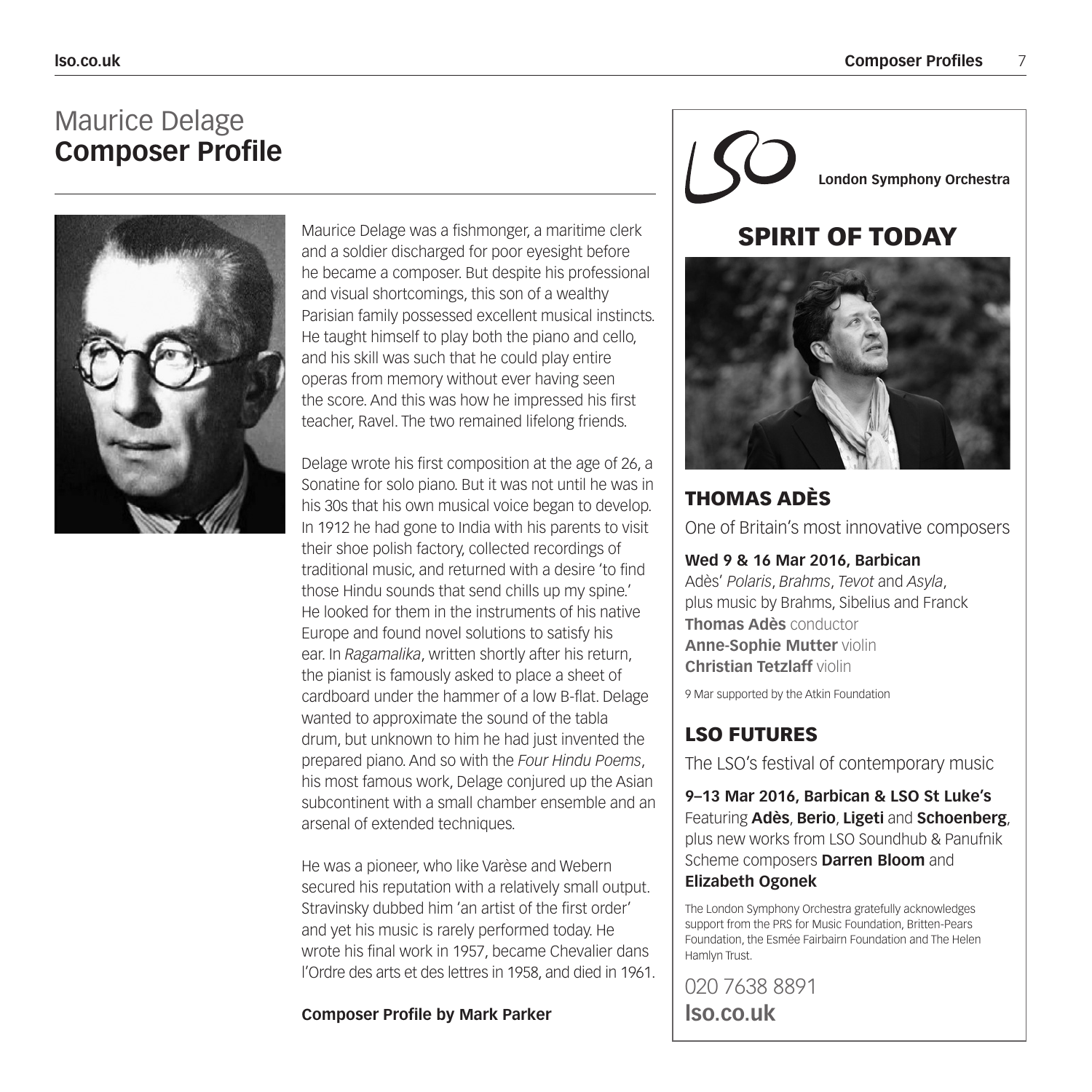### Maurice Delage *(1879–1961)* **Four Hindu Poems** *(1912–13)*

- MADRAS 'UNE BELLE …' (A BEAUTY) **1**
- LAHORE 'UN SAPIN ISOLÉ …' (A SINGLE FIR TREE) **2**
- BÉNARÈS NAISSANCE DE BOUDDHA (THE BIRTH OF BUDDHA) **3**
- JEYPUR 'SI VOUS PENSEZ À ELLE …' (IF YOU THINK OF HER) **4**

#### **JULIA BULLOCK** SOPRANO

It was when he first heard Debussy's opera *Pelléas et Mélisande* in 1902 that Maurice Delage decided to dedicate himself to music and began to learn the piano by ear. Before long his playing of the interludes from Debussy's opera (still by ear: it was not yet published) caught the attention of Ravel, who offered to teach him composition. With Ravel, Delage became a key member of the Apaches, a band of young musical tearaways who met weekly to play and discuss their latest discoveries, and it was in their company that he became good friends with Stravinsky, who later called him 'an artist of the first order'.

'You will see that I have been working and I will make you listen to the Hindu records, a kind of music of which you have no idea.'

**Delage writing to Stravinsky in 1912, following his visit to India that year**

When Delage accompanied his parents on a trip to India and Japan in 1912–13, he found the unfamiliar timbres, scales and melismas of the music he encountered there thrillingly exotic, and seized every chance not only to hear musicians perform but also to buy recordings during his travels. These experiences made a lifelong impression, and both Japanese and Indian orientalism is prominent throughout his oeuvre.

The *Four Hindu Poems*, premiered in Paris in 1914, show Delage at his most imaginative, concentrated and refined. They are also remarkably innovative, rethinking the European instrumental and vocal palette to evoke 'those Hindu sounds which send shivers up my spine', as he said to Stravinsky. Delage reveals a fastidious ear for the subtle, fleeting inflections of Indian melody and timbral nuance, while conjuring afresh the irresistible allure that this music held for him. The songs are tiny, detailed and precisely honed, yet in a fascinating paradox they offer a glimpse into the vastly different sense of time which animates Indian raga – openended, spacious, infinite.

LES APACHES were a group of artists that formed in Paris in 1900 with a membership comprising Ravel, Stravinsky, de Falla and Delage, among others. They would meet every Saturday to discuss their ideas, first in the centre of Paris and then on the outskirts, in a villa bought specially for them by Delage's family. The name – Apaches – came from a Parisian street gang active in the 19th century, but really it was a joke: the group once bumped into a newspaper stand, causing the owner to call them a bunch of 'Apaches' and the name stuck.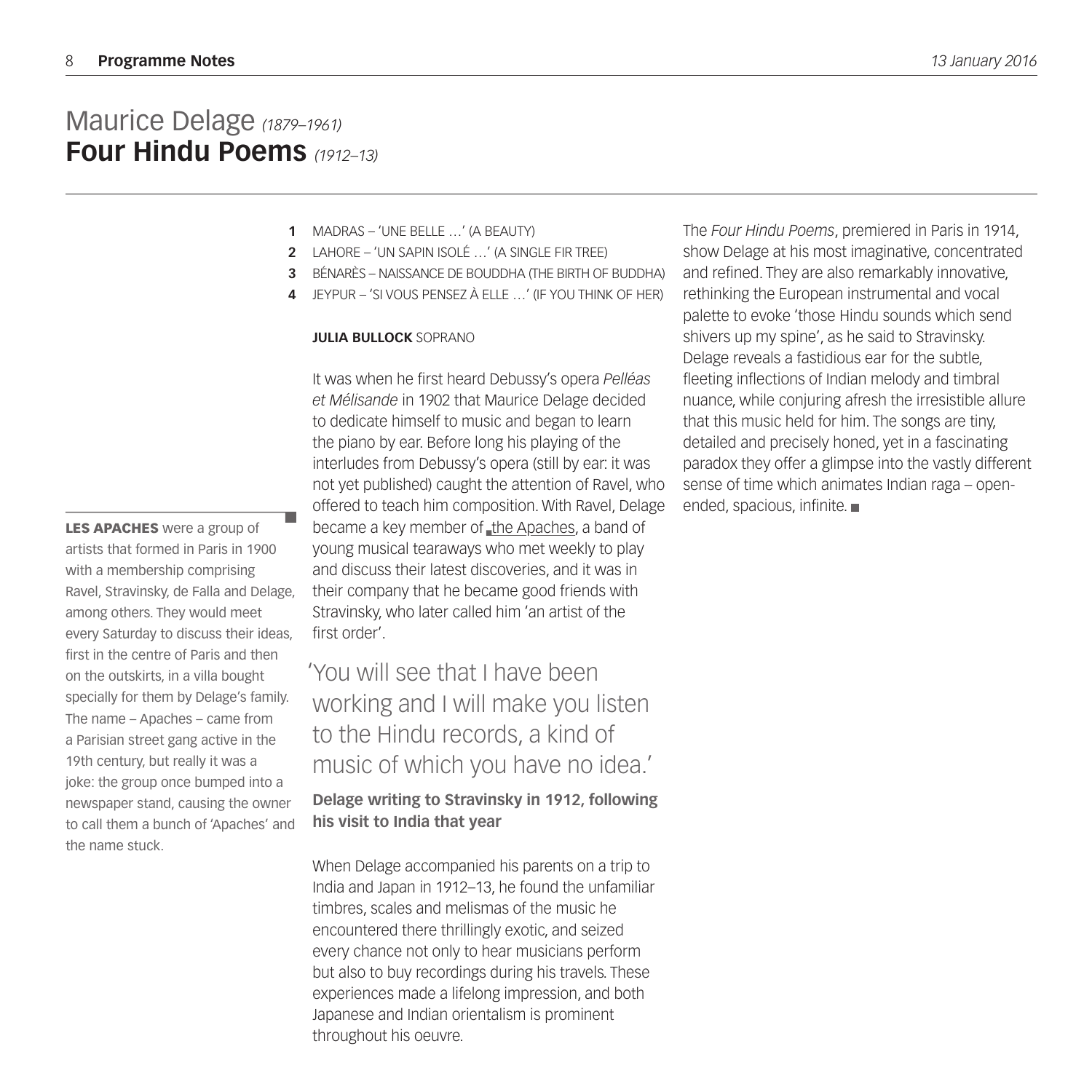### Maurice Delage **Four Hindu Poems: Texts**

#### **Madras – Une belle**

Une belle à la taille svelte Se promène sous les arbres de la forêt, En se reposant de temps en temps. Ayant relevé de la main Les trois voiles d'or Qui lui couvre les seins, Elle renvoie à la lune Les rayons dont elle était baignée. *Text: Bhartrihari*

#### **Lahore – Un sapin isolé**

Un sapin isolse dresse sur une montagne Aride du Nord. Il sommeille. La glace et la neige l'environne D'un manteau blanc. Il rêve d'un palmier qui là-bas Dans l'Orient lointain se désole, Solitaire et taciturne, Sur la pente de son rocher brûlant. *Text: Heinrich Heine*

#### **Bénarès – Naissance de Bouddha**

En ce temps-là fut annoncé La venue de Bouddha sur la terre. Il se fit dans le ciel un grand bruit de nuages. Les Dieux, agitant leurs éventails et leurs vêtements, Répandirent d'innombrables fleurs merveilleuses. Des parfums mystérieux et doux se croisèrent Comme des lianes dans le souffle tiède de cette nuit de printemps. La perle divine de la pleine lune S'arrêta sur le palais de marbre, Gardé par vingt mille éléphants, Pareils à des collines grises de la couleur de nuages. *Text: Unattributed*

#### **Jeypur – Si vous pensez à elle**

Si vous pensez à elle. Vous éprouvez un douloureux tourment. Si vous la voyez Votre esprit se trouble. Si vous la touchez, Vous perdez la raison. Comment peut-on l'appeler bien-aimée? *Text: Bhartrihari*

#### **Madras – A beauty**

A slender beauty Walks beneath the trees of the forest, Pausing to rest from time to time. Lifting with her hand The three golden veils That cover her bosom, She reflects the rays that bathed her Back to the moon.

#### **Lahore – A single fir tree**

A single fir tree stands On a barren northern mountain. He sleeps. The ice and the snow envelop him In a white blanket. He dreams of a palm tree In the distant eastern lands, Alone and taciturn, Who weeps on his burning rock.

#### **Bénarès – The birth of Buddha**

At that time the coming of Buddha Was proclaimed on the earth. He made the clouds rumble in the sky. The Gods, waving their fans and their garments, Spread endless marvellous flowers. Mysterious, sweet perfumes mingled Like vines in the warm breeze of this spring night. The divine pearl of the full moon Settled upon the marble palace. Guarded by 20,000 elephants, Like grey hills the colour of clouds.

#### **Jeypur – If you think of her**

If you think of her You suffer a painful torment. If you see her Your mind becomes clouded. If you touch her, You lose your senses. How can you call her your beloved? *Translations: Rebecca Sharp*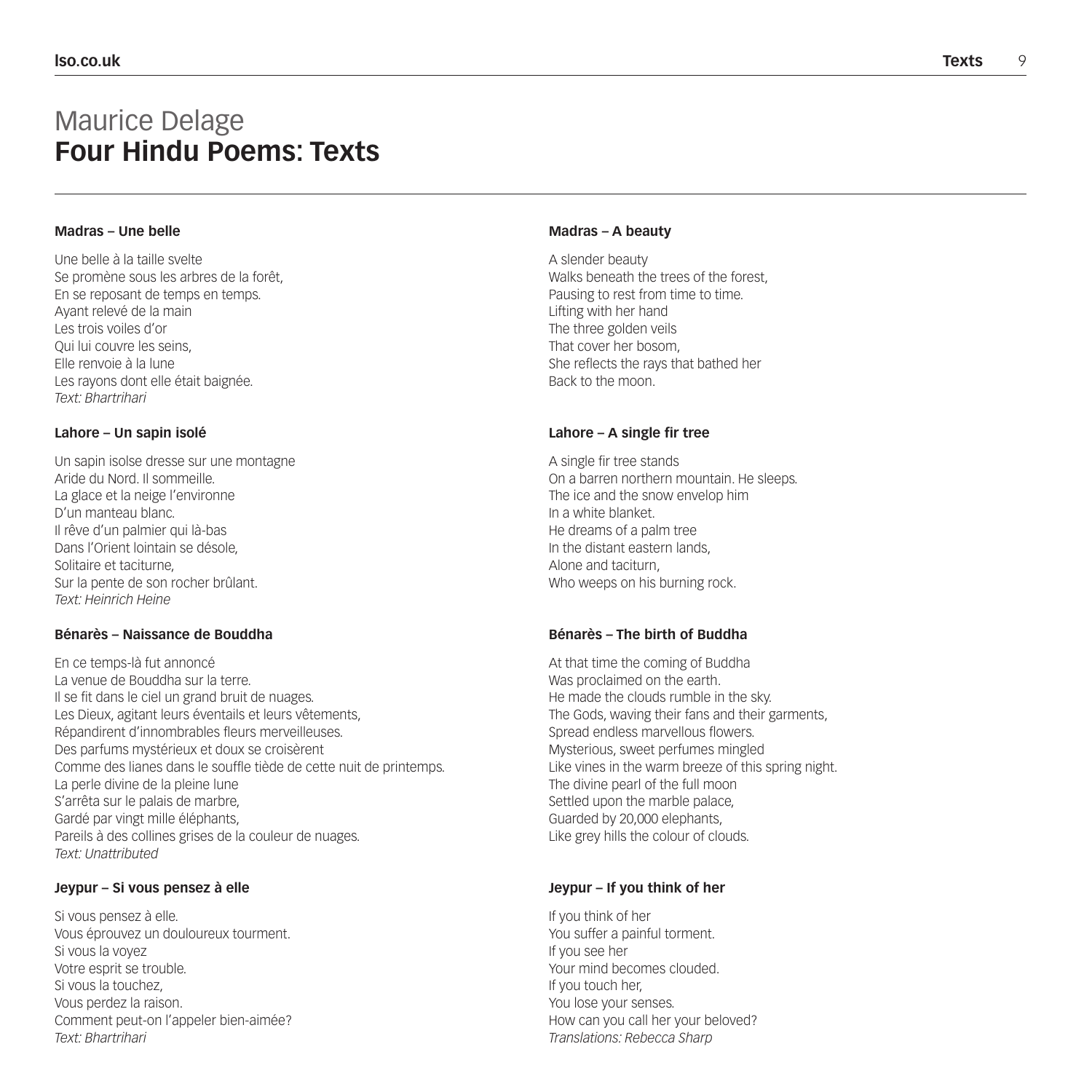### Henri Dutilleux *(1916–2013)* **Métaboles** *(1959–64)*

- 1 INCANTATOIRE
- LINÉAIRE **2**
- OBSESSIONEL **3**
- TORPIDE **4**
- FLAMBOYANT **5**

The mid-20th century saw the birth of a new genre: the concerto for orchestra. To composers as diverse as Hindemith, Bartók, Lutosławski and Tippett it offered an opportunity to write something substantial without having to take on the increasingly uncomfortable obligations of the symphony, and an invitation to revel in the unparalleled colouristic possibilities of the modern symphony orchestra. Having braved the disapproval of avant-garde colleagues to write two magnificent symphonies himself, Dutilleux had reached a point in the early 1960s where his cautious but far-reaching response to the new ideas and sounds of such works as Schoenberg's Five Orchestral Pieces and the music of Berg (which were still new territory for many musicians at this time) meant that he too needed to find a new genre to work in. Effectively, *Métaboles* was his own concerto for orchestra, and its exuberant array of thrilling orchestral soundscapes has made it one of his most popular and acclaimed works.

Composed between 1959 and 1964, the piece was commissioned by conductor George Szell for his dazzling Cleveland Orchestra, and when Dutilleux mentioned that he particularly admired the orchestra's woodwind players, Szell encouraged him to use four of each – large forces that Dutilleux put to good use. The first four movements are designed to throw the limelight on each section of the orchestra in turn (woodwind, strings, brass, percussion) while the fifth brings them all together in a glorious display of orchestral virtuosity.

Dutilleux's title is a Greek word meaning gradual, incremental change, a process which is at first unnoticeable, but in due course produces a total transformation. Thus the five movements cover an audaciously wide range of moods and ideas, but run together into one continuous sequence, with each movement starting from an idea already introduced in the previous one. The character of each movement is drawn with brilliance and clarity, from the bright, harsh ritual of 'Incantatoire' through 'Linéaire', where the strings' shimmering lines combine to form swirling sound-masses.

The nervy, agile 'Obsessionel' cocks a snook at modernist obsessions of the time by transforming its twelve-tone theme into a kind of scherzo, before lapsing into the mesmerising lethargy of 'Torpide', whose deadpan chorale seems almost to yawn. Just as the movement sinks into complete immobility we hear the first flickers of the finale, 'Flamboyant', which soon becomes a whirlwind of heat and light. Ever more exhilarating, the music ends in a blaze of sound which is quite unforgettable.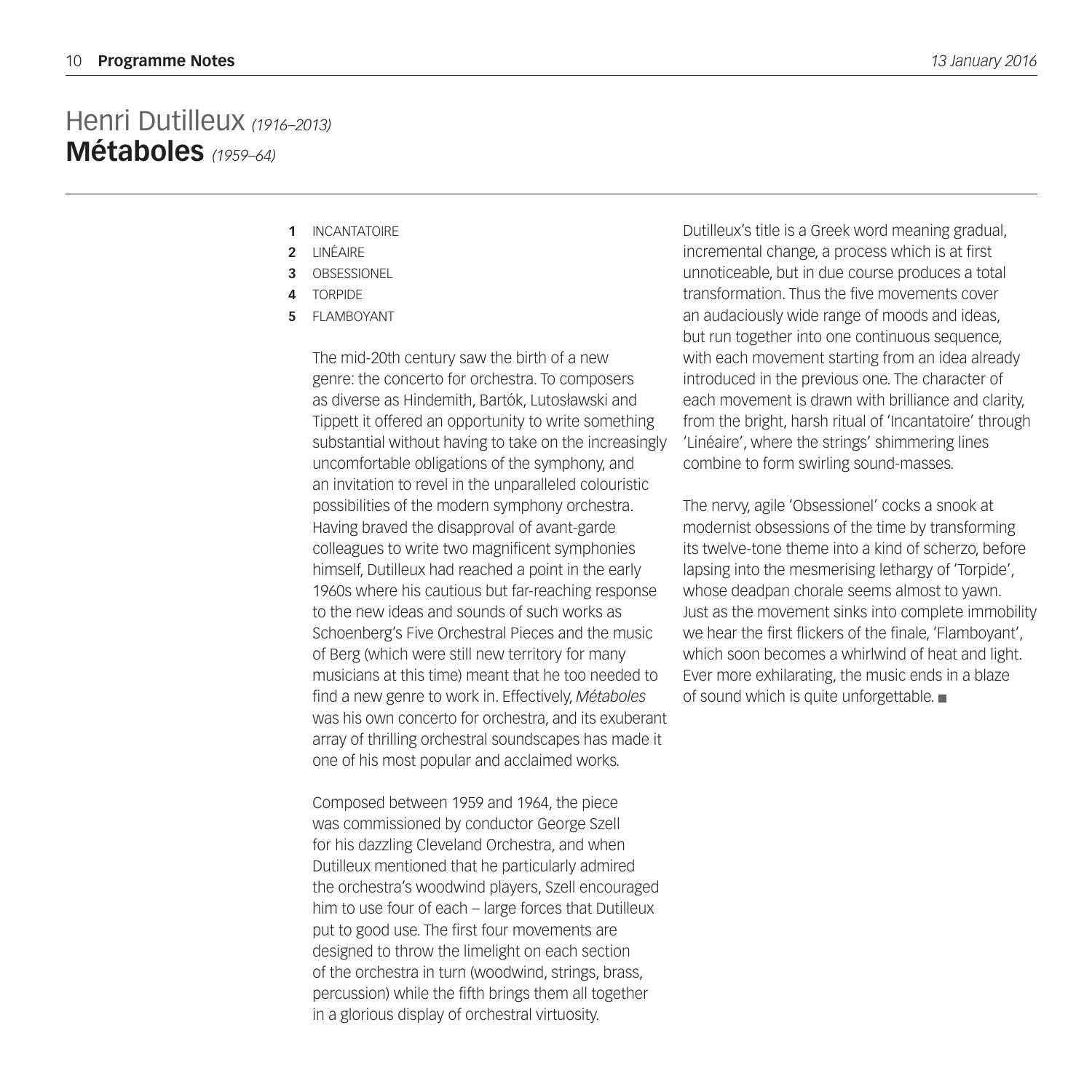### Maurice Ravel *(1875–1937)* **Daphnis and Chloe – Suite No 2** *(1909–12)*

- LEVER DU JOUR (DAYBREAK) **1**
- PANTOMIME **2**
- DANSE GÉNÉRALE **3**

Dance holds a treasured and central place in Ravel's music, from *La Valse* and *Boléro* to the many pavanes, minuets, waltzes, foxtrots and tangos which pervade his instrumental and operatic music. The hour-long ballet *Daphnis and Chloe* makes a strong claim to be his greatest work; Ravel called it a 'choreographic symphony', indicating his pride at the way its kaleidoscopic moods, colours and dancerhythms are integrated into a compelling musical and dramatic arc.

The great impresario Diaghilev commissioned the new piece for his Ballets Russes in 1909, bringing together an impressive creative team: Nijinsky and Karsavina dancing the title roles; Mikhail Fokine as choreographer; Léon Bakst as designer; and Pierre Monteux to conduct Ravel's new score. Things did not go smoothly, however, particularly between Ravel and Fokine. Each spoke almost nothing of the other's language, and their artistic visions differed too. As he said, Ravel aimed 'to compose a vast musical fresco in which I was less concerned with archaism than with reproducing faithfully the Greece of my dreams, very like that imagined by French artists at the turn of the 18th century.' It did not prove easy to reconcile this with Fokine's vision of the 'archaic dancing painted in red and black on Attic vases,' and when arguments also broke out between Fokine and Nijinsky, Diaghilev came close to calling the whole thing off. The last straw was Ravel's long-drawn out difficulty completing the riotous 'danse générale', which in the end took him almost a year. Initially scheduled for the 1910 season, *Daphnis* was twice postponed and finally presented in May 1912.

The scenario is taken from an erotic pastoral by the 2nd-century Greek writer Longus. Daphnis and Chloe are childhood sweethearts in the idyllic hills of Lesbos; Chloe is abducted by pirates, then rescued by Pan and restored to safety. The second suite follows the course of the ballet's final tableau, and falls into three broad sequences. In the first, dawn steals over the cave where Daphnis wakes, and he is reunited with Chloe; this glorious sequence is one of Ravel's most sumptuous inspirations, both exquisite and powerful as it evokes the babbling stream, the rising sun and the lovers' rapturous emotions.

In the second tableau – the term 'Pantomime' has no slapstick connotations here – they show their gratitude to the gods by enacting Pan's seduction of Syrinx, to a long and infinitely seductive flute solo which is another highpoint of the work. Finally, forgetting their roles, the lovers fall into each other's arms; everyone joins them in the final dance, a wild and wine-fuelled affair of sheer pagan joy and exhilaration. Ultimately *Daphnis and Chloe* is, more than a tale of two lovers, the celebration of an idyllic fantasy-world; his Classical Neverland inspired Ravel to the richest and fullest expression of his art.

SERGEI DIAGHILEV (1872–1929) was a Russian art critic, patron, impresario and founder of the Ballets Russes, widely regarded as the most influential ballet company of the 20th century. Diaghilev commissioned works from many of the leading composers, artists and designers of his day including Stravinsky, Debussy, Picasso, Matisse and Chanel.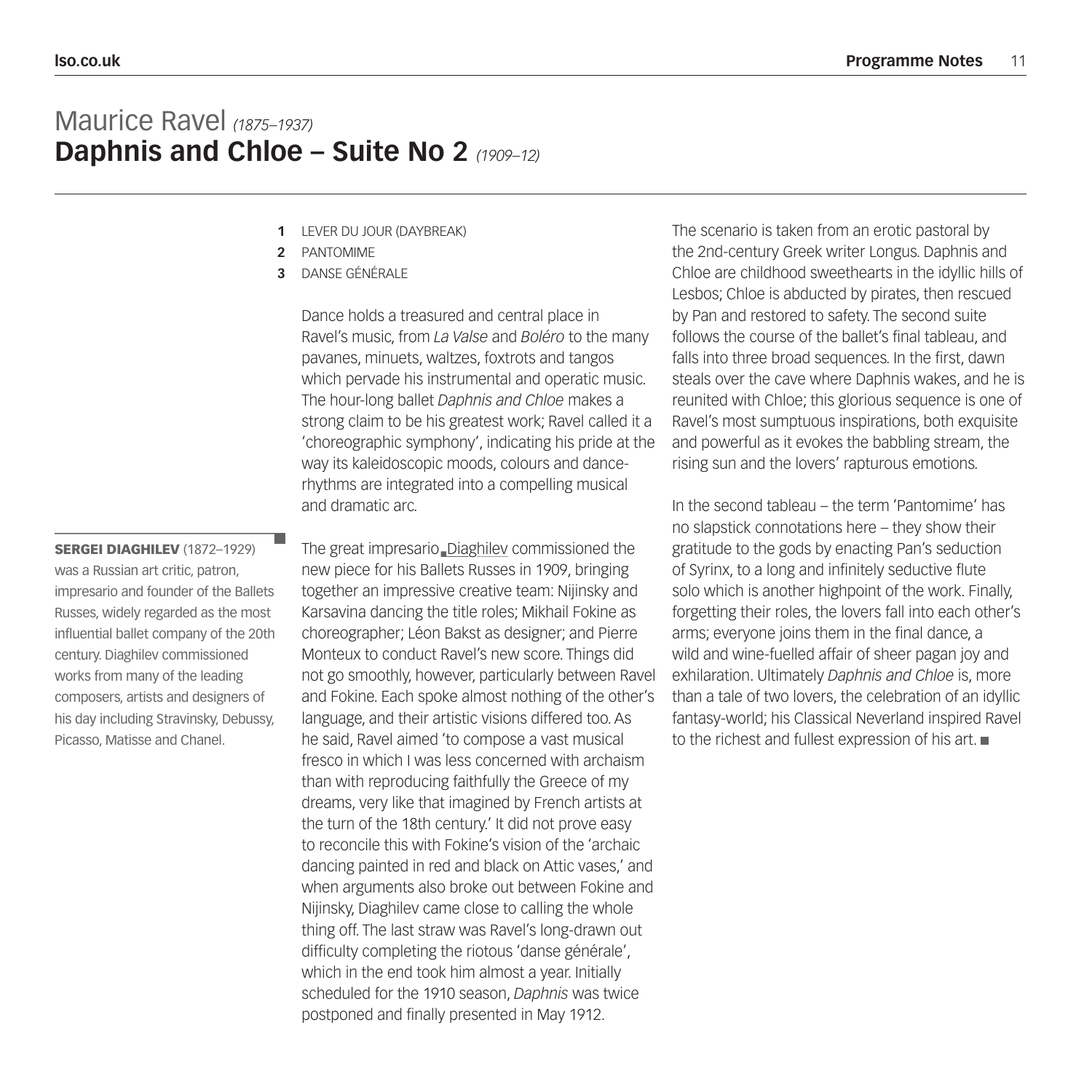### Sir Simon Rattle **Conductor**

*'Rattle conducts with missionary zeal, as if he believes in every note.' The Times*



**Music Director Designate** London Symphony Orchestra

**Chief Conductor and Artistic Director** Berlin Philharmonic Orchestra

**Principal Artist** Orchestra of the Age of Enlightenment

**Founding Patron** Birmingham Contemporary Music Group

Sir Simon Rattle was born in Liverpool and studied at the Royal Academy of Music. From 1980 to 1998, he was Principal Conductor and Artistic Adviser of the City of Birmingham Symphony Orchestra and was appointed Music Director in 1990. In 2002 he took up his current position of Artistic Director and Chief Conductor of the Berlin Philharmonic, where he will remain until 2018. From September 2017 he will become Music Director of the London Symphony Orchestra.

Rattle has made over 70 recordings for EMI (now Warner Classics), and has received numerous prestigious international awards for his recordings on various labels. Releases on EMI include Stravinsky's *Symphony of Psalms*, Berlioz's *Symphonie fantastique*, Ravel's *L'Enfant et les Sortilèges*, Tchaikovsky's *Nutcracker*, Mahler's Second Symphony and Bizet's *Carmen*.

As well as fulfilling a taxing concert schedule in Berlin, Rattle and the Berlin Philharmonic regularly tour within Europe, North America and Asia. The partnership has also broken new ground with the education programme Zukunft@Bphil, earning the Comenius Prize in 2004, the Schiller Special Prize from the city of Mannheim in May 2005, the Golden Camera and the Urania Medal in Spring 2007. He and the Berlin Philharmonic were also appointed International UNICEF Ambassadors in the same year – the first time this honour has been conferred on an artistic ensemble.

In 2013 Simon Rattle and the Berlin Philharmonic took up a residency at the Baden Baden Easter Festival performing *The Magic Flute* and a series of concerts. Past seasons have included Puccini's *Manon Lescaut* and Peter Sellars' ritualisation of Bach's St John Passion, Strauss' *Der Rosenkavalier* and Berlioz's *La damnation de Faust*. For the Salzburg Easter Festival Rattle conducted staged productions of

*Fidelio*, *Così fan tutte*, *Peter Grimes*, *Pelléas et Mélisande*, *Salome* and *Carmen*, a concert performance of *Idomeneo* and many contrasting concert programmes. He also conducted Wagner's complete *Ring* Cycle with the Berlin Philharmonic for the Aix-en-Provence and Salzburg Easter Festivals and most recently at the Deutsche Oper, Berlin and the Wiener Staatsoper.

Simon Rattle has strong long-standing relationships with the leading orchestras in London, Europe and the US, initially working closely with the Los Angeles Philharmonic Orchestra and Boston Symphony Orchestra, and more recently with the Philadelphia Orchestra. He regularly conducts the Vienna Philharmonic, with which he has recorded the complete Beethoven symphonies and piano concertos (with Alfred Brendel) and is also a Principal Artist of the Orchestra of the Age of Enlightenment and Founding Patron of Birmingham Contemporary Music Group.

His 2015/16 season includes the Beethoven Cycle with the Berlin Philharmonic, with concerts in Europe and Carnegie Hall, New York and a production of *Tristan and Isolde* at Baden Baden. Future engagements will see him return to the Bayerischer Rundfunk, the Metropolitan Opera and the Orchestra of the Age of Enlightenment.

Simon Rattle was knighted in 1994 and in the New Year's Honours of 2014 he received the Order of Merit from Her Majesty the Queen. He will be a Carnegie Hall Perspectives Artist throughout the 2015/16 and 2016/17 seasons.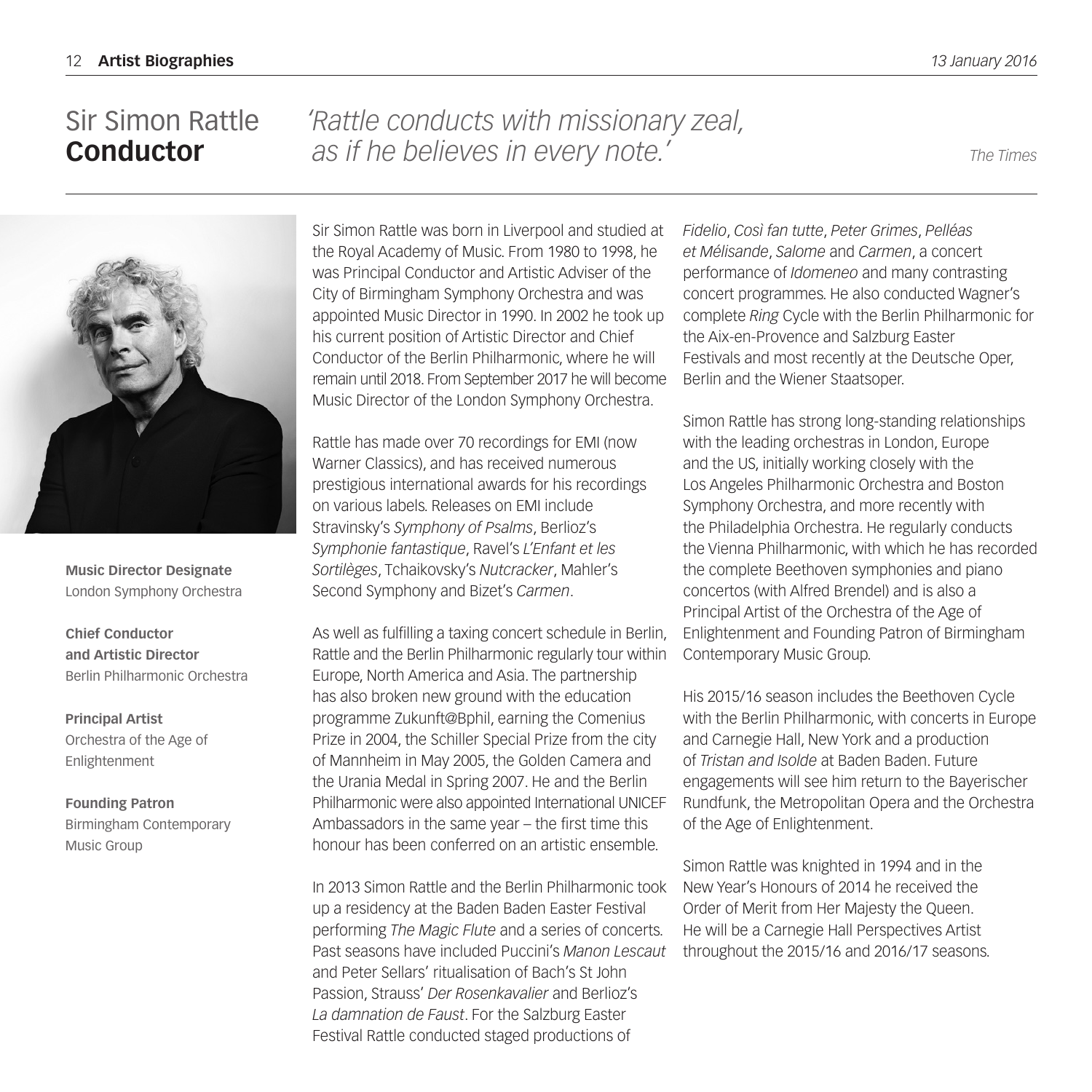#### Leonidas Kavakos **Violin** *'He looks just as he sounds: an intriguing mixture of fierce energy and fierce self-restraint.' Financial Times*



Leonidas Kavakos is recognised across the world as a violinist and artist of rare quality, known at the highest level for his virtuosity, superb musicianship and the integrity of his playing. He works with the world's greatest orchestras and is an exclusive artist with Decca Classics.

The three important mentors in his life are Stelios Kafantaris, Josef Gingold and Ferenc Rados. By the age of 21, Leonidas Kavakos had already won three major competitions, the Sibelius Competition in 1985, and the Paganini and Naumburg Competitions in 1988. This success led to his recording the original Sibelius Violin Concerto (1903/4), the first recording of this work in history. It won the *Gramophone* Concerto of the Year Award in 1991.

The orchestras with whom Kavakos has developed close relationships include the Vienna Philharmonic Orchestra (Eschenbach/Chailly), Berlin Philharmonic (Rattle), Royal Concertgebouw Orchestra (Jansons/ Gatti), London Symphony Orchestra (Gergiev/Rattle) and Gewandhausorchester Leipzig (Chailly). Kavakos also works closely with the Dresden Staatskapelle and Munich Philharmonic Orchestra, Orchestre de Paris, Academia Nazionale di Santa Cecilia, Orchestra Filarmonica della Scala and, in the US, with the Philadelphia Orchestra, New York Philharmonic, Boston Symphony, Chicago Symphony and Los Angeles Philharmonic Orchestras. This season, he tours with the London Philharmonic Orchestra to Spain, with the Bayerischer Rundfunk to the US and plays at the Verbier, White Nights, Edinburgh International, Tanglewood and Annecy Classic festivals, as well as a cycle of Beethoven Sonatas at the Dresdner Musikfestspiele.

His first release on Decca Classics, the complete Beethoven Violin Sonatas with Enrico Pace (January 2013), resulted in the ECHO Klassik award 'Instrumentalist of the Year', followed by the Brahms Violin Concerto with the Gewandhausorchester Leipzig and Riccardo Chailly (October 2013), and Brahms Violin Sonatas with Yuja Wang (March 2014). He was awarded *Gramophone* Artist of the Year 2014. His earlier discography includes recordings for BIS, ECM and subsequently, for Sony Classical, Mendelssohn's Violin Concerto (ECHO Klassik 'Best Concerto Recording') and Mozart's Violin Concertos, conducting and playing with Camerata Salzburg.

Born and brought up in a musical family in Athens, he curated a chamber music cycle for 15 years at the Megaron Athens Concert Hall, featuring Mstislav Rostropovich, Heinrich Schiff, Menahem Pressler, Emanuel Ax, Nikolai Lugansky, Yuja Wang and Gautier Capuçon, among others. Kavakos now curates an annual violin and chamber music masterclass in Athens, attracting violinists and ensembles from all over the world and reflecting his deep commitment to the handing on of musical knowledge and traditions.

Kavakos considers the art of violin- and bow-making a great mystery and, to our day, an undisclosed secret. He plays the 'Abergavenny' Stradivarius violin of 1724 and owns modern violins made by F Leonhard, S P Greiner, E Haahti and D Bagué.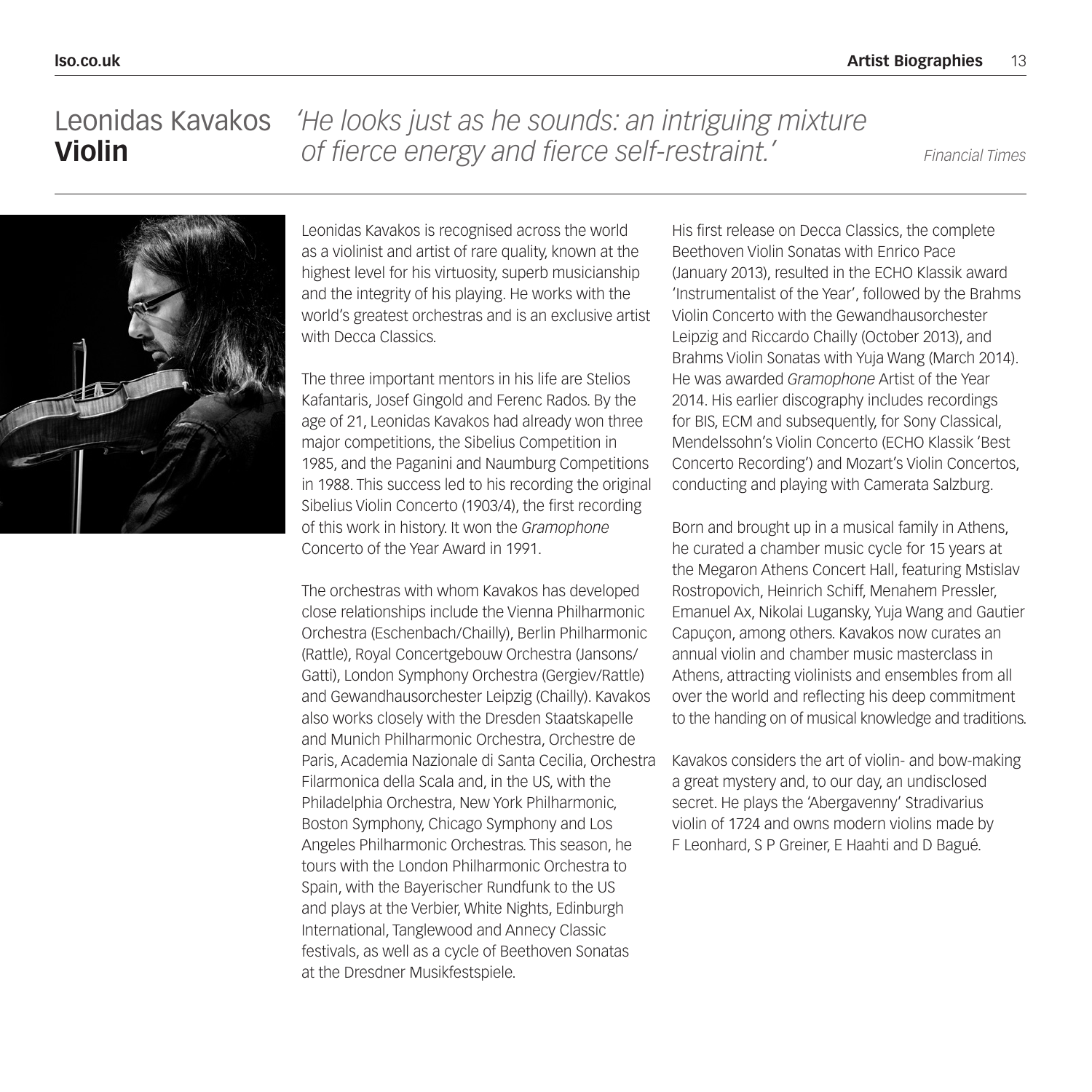### Julia Bullock **Soprano**

*'An impressive, fast-rising soprano ... poised for a significant career.' The New York Times*



Equally at home with opera and concert repertoire, soprano Julia Bullock has captivated audiences with her versatile artistry and commanding stage presence. This season she appears with the New World Symphony and the Orchestra of St Luke's at New York's Alice Tully Hall in the Young Concert Artists Gala Concert, and with the Mobile Symphony and Sinfonia Gulf Coast, as well as in recitals at the Metropolitan Museum of Art in New York and the Kennedy Center in Washington DC. In November, she sang the lead role in the Berlin Philharmonic's Orchestra Academy performance of Kaija Saariaho's *La passion de Simone*, directed by Peter Sellars, which she will reprise at the Ojai Festival in June 2016.

Last summer, Julia Bullock made her debut with the New York Philharmonic, performing Bernstein's *West Side Story* Suite with Alan Gilbert in New York City parks, at Bravo! Vail and in Santa Barbara. She made her San Francisco Symphony debut in '*West Side Story* in Concert', conducted by Michael Tilson Thomas; an album of the concert was released on the Orchestra's label in June 2014. She has appeared numerous times with the New York Festival of Song, recently in their Harlem Renaissance programme.

She has performed the title role in Henry Purcell's *The Indian Queen* at the Perm Opera House, Teatro Real and English National Opera, as well as the title roles in the Juilliard Opera productions of Massenet's *Cendrillon* and Janáček's The Cunning Little Vixen. Bullock has toured South America as Pamina in Peter Brook's award-winning version of Mozart's *A Magic Flute*, and toured China singing with the Bard Music Festival Orchestra. Other opera roles include Susanna in Mozart's *The Marriage of Figaro*, Monica in Menotti's *The Medium*, and the title role in Ravel's *L'Enfant et les Sortilèges*.

Julia Bullock's accolades include a 2015 Leonore Annenberg Arts Fellowship, a 2015 Sphinx Foundation Medal of Excellence, the 2015 Richard F Gold Grant from the Shoshana Foundation, Lincoln Center's 2015 Martin E Segal Award, First Prize at the 2014 Naumburg International Vocal Competition, and First Prize at the 2012 Young Concert Artists International Auditions. She holds the Lindemann Vocal Chair of Young Concert Artists. Her management is also supported by the Barbara Forester Austin Fund for Art Song.

She enjoys the collaborative process with both established and up-and-coming composers. In 2011, she attended SongFest in California as a Stern Fellow, where she worked with pianist Roger Vignoles and composers John Musto and Libby Larsen. Julia Bullock has sung in masterclasses with bass-baritone Eric Owens at Juilliard, soprano Jessye Norman at Zankel Hall, and José van Dam at Opera Bastille in Paris. She also performed in the Dawn Upshaw/Donnacha Dennehy Workshop at Carnegie Hall, premiering pieces written for her by young Chinese composer Shen Yiwen.

From 2003 to 2005, Julia Bullock participated in the Artists-in-Training programme with the Opera Theater of St Louis. She earned her Bachelor's degree from the Eastman School of Music and her master's degree at Bard College's Graduate Vocal Arts Programme. She received her Artist Diploma from the Juilliard School.

Originally from St Louis, Missouri, Julia Bullock integrates her musical life with community activism. She has organised benefit concerts for the Shropshire Music Foundation and International Playground, two non-profits that serve war-affected children and adolescents through music education.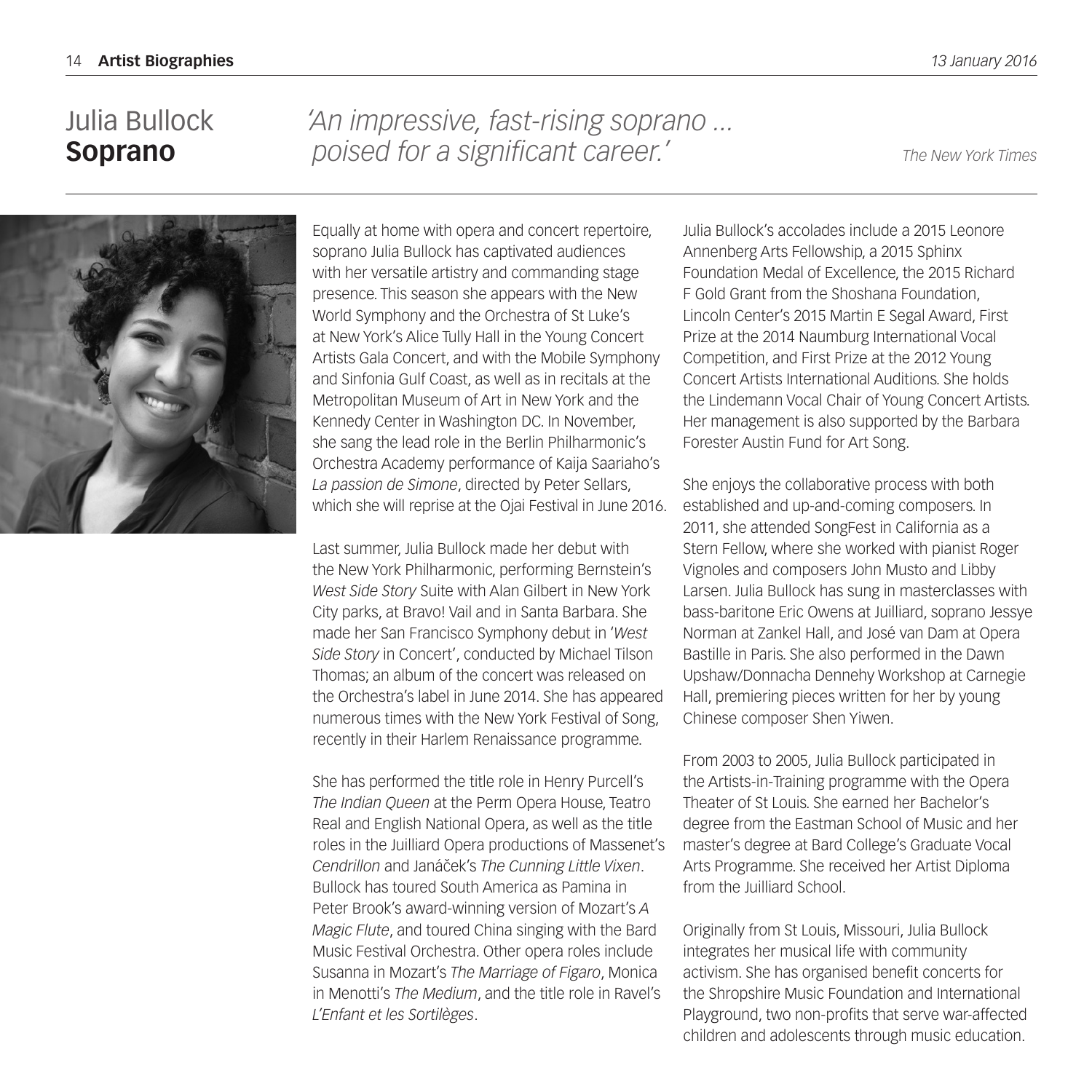### London Symphony Orchestra **On stage**

#### FIRST VIOLINS

Gordan Nikolitch *Leader* Carmine Lauri Lennox Mackenzie Clare Duckworth Nigel Broadbent Ginette Decuyper Gerald Gregory Jörg Hammann Maxine Kwok-Adams Claire Parfitt Elizabeth Pigram Laurent Quenelle Harriet Rayfield Colin Renwick Ian Rhodes Sylvain Vasseur

#### SECOND VIOLINS

David Alberman Sarah Quinn Miya Väisänen David Ballesteros Richard Blayden Matthew Gardner Julian Gil Rodriguez Naoko Keatley Belinda McFarlane William Melvin Iwona Muszynska Philip Nolte Andrew Pollock Paul Robson

#### VIOLAS

Edward Vanderspar Gillianne Haddow German Clavijo Lander Echevarria Anna Bastow Julia O'Riordan Robert Turner Heather Wallington Jonathan Welch Fiona Dalgliesh Caroline O'Neill Alistair Scahill

#### CELLOS

Tim Hugh Alastair Blayden Jennifer Brown Noel Bradshaw Eve-Marie Caravassilis Daniel Gardner Hilary Jones Amanda Truelove Victoria Harrild Hester Snell

#### DOUBLE BASSES Rick Stotijn

Colin Paris Patrick Laurence Matthew Gibson Thomas Goodman Joe Melvin Axel Bouchaux Sebastian Pennar

FLUTES Adam Walker

Alex Jakeman Gareth Davies PICCOLO

Sharon Williams ALTO FLUTE

> Gareth Davies OBOES Olivier Stankiewicz

Rosie Jenkins Maxwell Spiers

COR ANGLAIS/ OBOE D'AMORE Christine Pendrill

#### CLARINETS Andrew Marriner Chi-Yu Mo Thomas Lessels

BASS CLARINET

Laurent Ben Slimane

E-FLAT CLARINET Chi-Yu Mo

#### **BASSOONS** Daniel Jemison Joost Bosdijk Christopher Gunia

CONTRA BASSOON Dominic Morgan

HORNS Timothy Jones

Angela Barnes Alexander Edmundson Jonathan Lipton Jocelyn Lightfoot

#### **TRUMPETS** Huw Morgan

Gerald Ruddock Daniel Newell Simon Cox

**TROMBONES** Peter Moore James Maynard

BASS TROMBONE Paul Milner

TUBA Patrick Harrild

TIMPANI Nigel Thomas

#### **PERCUSSION**

Neil Percy David Jackson Sam Walton Tom Edwards Alexander Neal Benedict Hoffnung Tom Lee Paul Stoneman Oliver Yates

HARPS Bryn Lewis Nuala Herbert

> PIANO/CELESTE Elizabeth Burley

CIMBALOM Gregory Knowles 6 DEC: MARIA JOÃO PIRES AND DANIEL HARDING – BRUCKNER AND MOZART

Your views

**Inbox**

**Christina Lamb** Amazing @londonsymphony playing Bruckner's 4th conducted like a dream by @djharding

#### 16 DEC: DANIEL HARDING – BRUCKNER SYMPHONY NO 9

**Oliver Lewis** Incredibly energetic Bruckner 9th by @djharding and @londonsymphony with the ghostwritten final movement. Fab last concert of this year

**Michael Thrift** I've been to many concerts but feel genuinely privileged to have experienced @londonsymphony tonight – astonishing music-making

#### LSO STRING EXPERIENCE SCHEME

Established in 1992, the LSO String Experience Scheme enables young string players at the start of their professional careers to gain work experience by playing in rehearsals and concerts with the LSO. The scheme auditions students from the London music conservatoires, and 15 students per year are selected to participate. The musicians are treated as professional 'extra' players (additional to LSO members) and receive fees for their work in line with LSO section players.

The Scheme is supported by Help Musicians UK The Lefever Award The Polonsky Foundation The Barbara Whatmore Charitable Trust The Idlewild Trust

Taking part in the rehearsals for this concert were First Violin Anna Lee and Cello Zoe Saubat.

#### **London Symphony Orchestra Barbican Silk Street London EC2Y 8DS**

Registered charity in England No 232391

Details in this publication were correct at time of going to press.

### **Editor**

Edward Appleyard edward.appleyard@lso.co.uk

#### **Photography**

Igor Emmerich, Ranald Mackechnie, Kevin Leighton, Bill Robinson, Alberto Venzago

**Print** Cantate 020 3651 1690

**Advertising** Cabbell Ltd 020 3603 7937